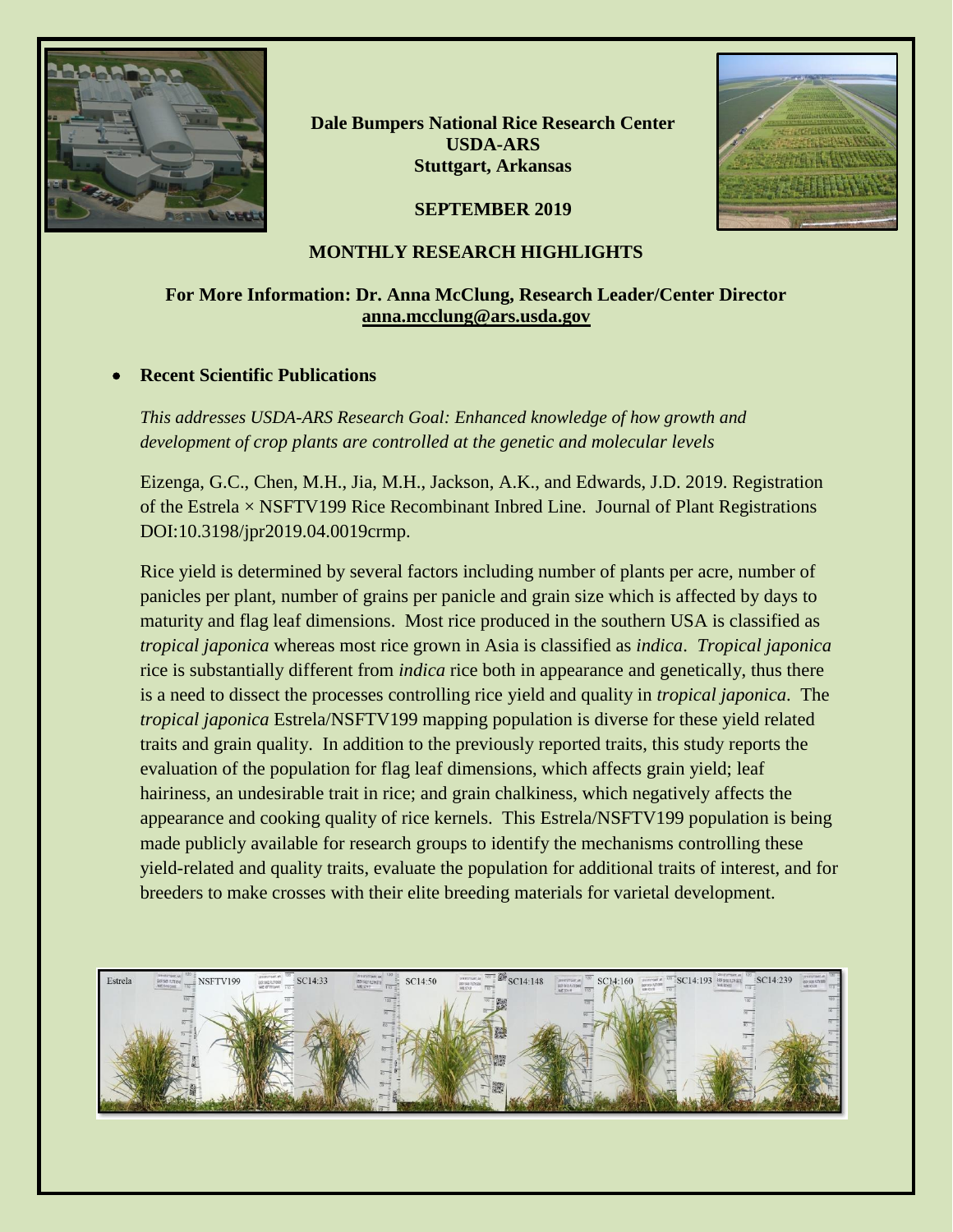## *This addresses USDA-ARS Research Goal: Development of new phenotyping approaches for important traits*

Armstrong, P.R., McClung, A.M., Maghirang, E.B., Chen, M.H., Brabec, D.L., Yaptenco, K.F., Famoso, A.N. and Addison, C.. 2019. Detection of Chalk in Single Kernels of Long Grain Milled Rice Using Imaging and Visible/Near Infrared Instruments. Cereal Chemistry DOI:10.1002/cche.10220.

Milled rice in the marketplace is expected to have uniform grain shape and white translucent grains. However, grain chalkiness, can vary according to cultivar, cultural management practices, climate during the growing season, and post-harvest handling. Poorly packed starch granules in the grain result in opaque areas in either the entire or a portion of the grain. Rice chalk is a



characteristic that consumers and grain processors associate with low quality and results in a substantial price reduction to the producer. The rice industry has observed increased grain chalk in some widely grown long grain cultivars which is affecting access to some markets and crop value. Having a high throughout, objective method to quantify grain chalkiness would help breeders to accurately select and develop low chalk rice cultivars. Four imaging systems were compared for accuracy in grain chalk quantification. These included a single kernel near-infrared (SKNIR) tube instrument and a silicon-based light-emitting diode (SiLED) high speed sorter that were developed by USDA-ARS (Manhattan, KS) and compared with two commercially-available imaging instruments, WinSEEDLE and SeedCount that are used for chalk quantification. All of the instruments can be used to classify chalk, but their level of accuracy depends on how chalk is defined. Both the SKNIR and SiLED instrument chalk classifications appear to be partially based on differences in starch, protein, and water content, whereas the other imaging instruments rely on color differences of pixels and pixel areas.

### • **Technology Transfer**

### ✓ **Interactions with the Research Community**

On September 4<sup>th</sup>, Dr. Yulin Jia provided information of disease reactions of US rice germplasm to rice blast and sheath blight fungi to a scientist in Institute for Advanced Learning and Research in US [\(https://www.ialr.org/\)](https://www.ialr.org/) to select rice varieties for testing the effectiveness of two bacterial endophytes against both fungal diseases.

On September 10<sup>th</sup>, Dr. Yulin Jia assisted a rice breeder in California to evaluate blast disease in advanced breeding lines. Blast disease is a threat for stable rice production in California. Rice breeders are developing blast resistant rice varieties in California.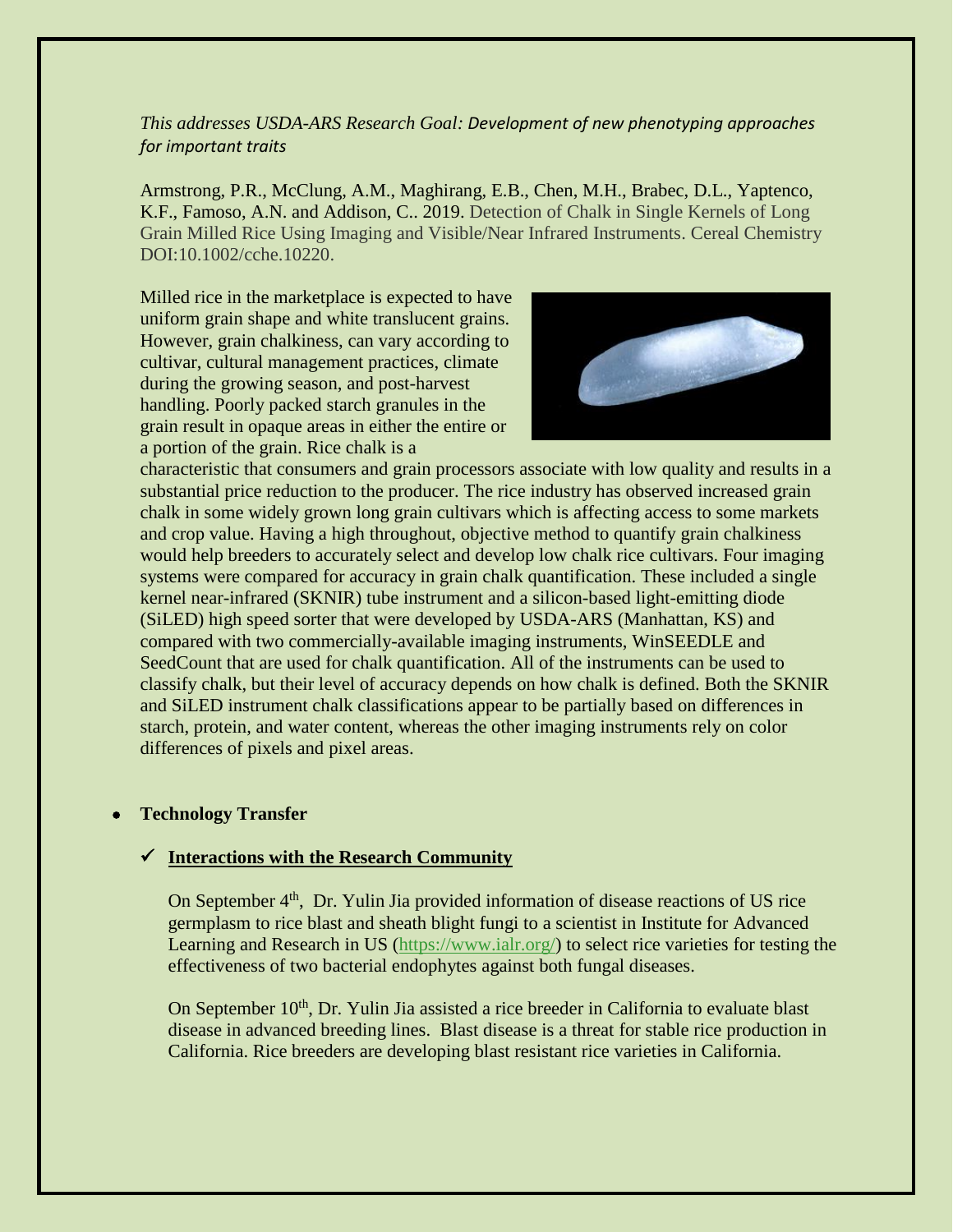On September 25<sup>th</sup>, Dr Yulin Jia provided information on the resistant spectrum of blast resistance genes *Pi-ta* and *Ptr* to a rice breeder of University of Arkansas for guiding the deployment of blast resistance genes.



Dr. Yulin Jia established a research collaboration with a rice breeder Dr. Adam Famoso at Rice Research Station of Louisiana State University (LSU) with MTA. The objectives of this collaboration are to fine map and clone the major sheath blight resistance gene qShB9-2 and develop rice varieties with improved resistance to sheath blight disease. On September 25, Dr. Jia provided 5 backcrossed breeding lines carrying qShB9-2 for Dr. Famoso to identify molecular recombinants using high throughput genotyping facility at LSU AgCenter, Crowley, LA. Dr. Famoso will genotype thousands of plants and select rice lines



Greenhouse at LSU with Adam Famoso (L) and Yulin Jia (R) where rice seedlings are being grown for DNA marker analysis. Seedlings with the desired genes will be advanced to produce seed and the others discarded.

to be advanced using high throughput single seed advancement system in his lab.

# ✓ **Rice Germplasm Distributed**

During the month of September, 5 rice accessions from the Genetics Stocks *Oryza*  (GSOR) collection were distributed to researchers in the United States.